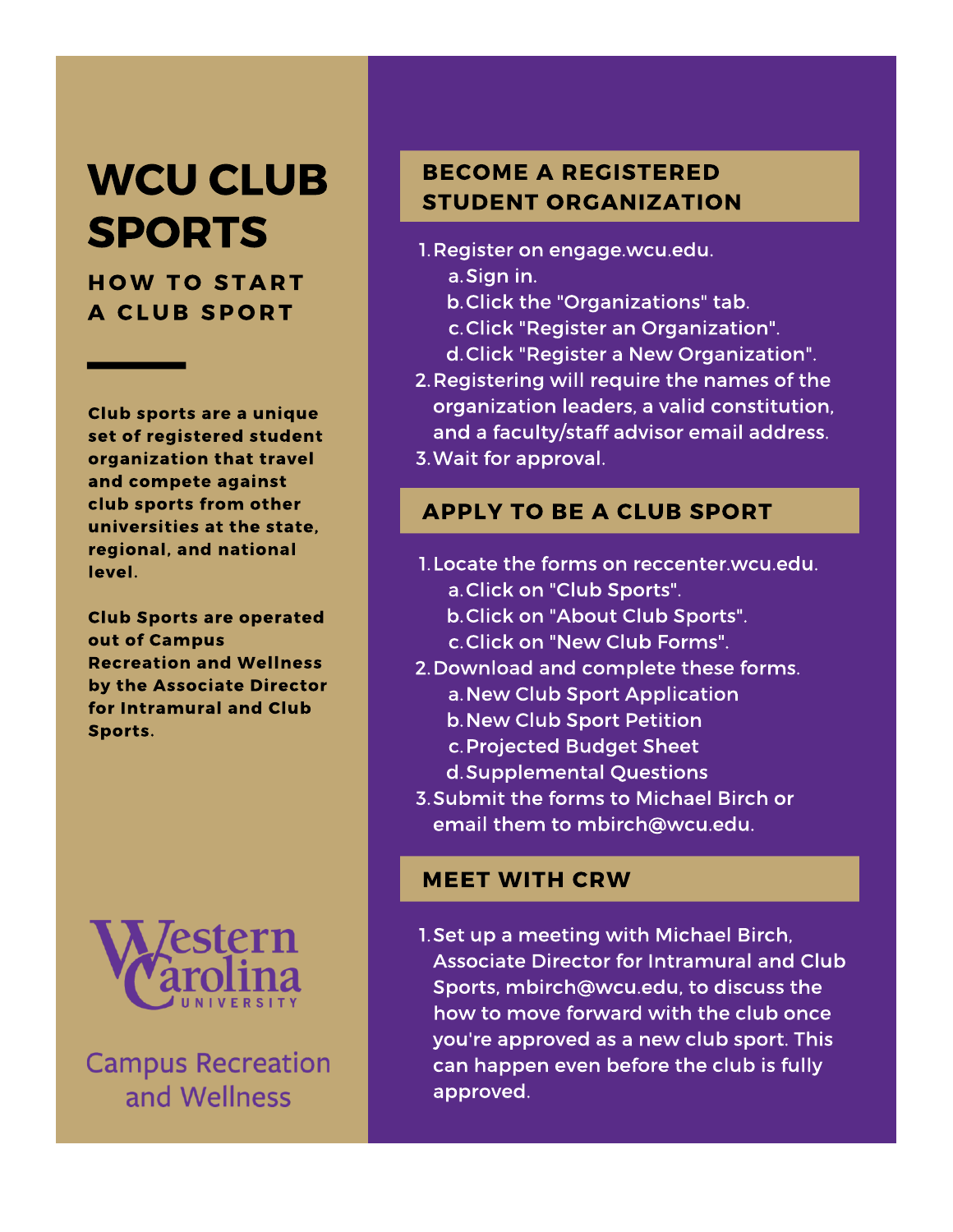

**Date Submitted:** \_\_\_\_\_\_\_\_

#### **Club Executive Board:**

| <b>Positions</b> | <b>Name</b> | Phone# | <b>WCU E-mail</b> |
|------------------|-------------|--------|-------------------|
| *President       |             |        |                   |
| *Vice President  |             |        |                   |
| *Treasurer       |             |        |                   |

*\*Required: Only the president, vice president and treasurer will go on the club sport contact list. Clubs may have other officer positions if they choose (ex: Secretary, Social Media Coordinator, Alumni Relations Coordinator, etc).*

- DEADLINE for *regular* acceptance and renewals (to be active as of the first day of the Fall semester): **Friday, April 9 th**
- \*DEADLINE for *late* acceptance (to be active after the start of the Fall semester): **Friday, September 3 rd**

\*Note: Clubs receiving a *late* acceptance may not receive allocated funding for the 2021-22 academic year.

The following items must be submitted to the Associate Director for Intramural and Club Sports for review (Forms can be found on [https://www.wcu.edu/experience/campus-recreation/club-sports.aspx\)](https://www.wcu.edu/experience/campus-recreation/club-sports.aspx):

- 1. New Club Sport Application
- 2. Club Constitution and Bylaws
- 3. New Club Sport Petition (minimum of 150% of a starting lineup, or 15 signatures for non-lineup specific sports)
- 4. Budget Preparation Sheet
- 5. Supplemental Questions
- 6. Register as a student organization on WCU Engage (https://wcu.campuslabs.com/engage/)

Upon acceptance into the Club Sports program, all clubs will be required to submit the following:

- 1. Coach Form (*required only if you will have a coach*)
- 2. Faculty/Staff Advisor Form
- 3. Copies of CPR/AED/First Aid Certification for safety officers (*or the ability to obtain certifications in the Fall semester*)

*Campus Recreation and Wellness and the Associate Director for Intramural and Club Sports reserves the right to refuse acceptance into the club sports program if consensus is reached that the necessary resources (facilities, competitions, administrative, student support, and financial) are not available.*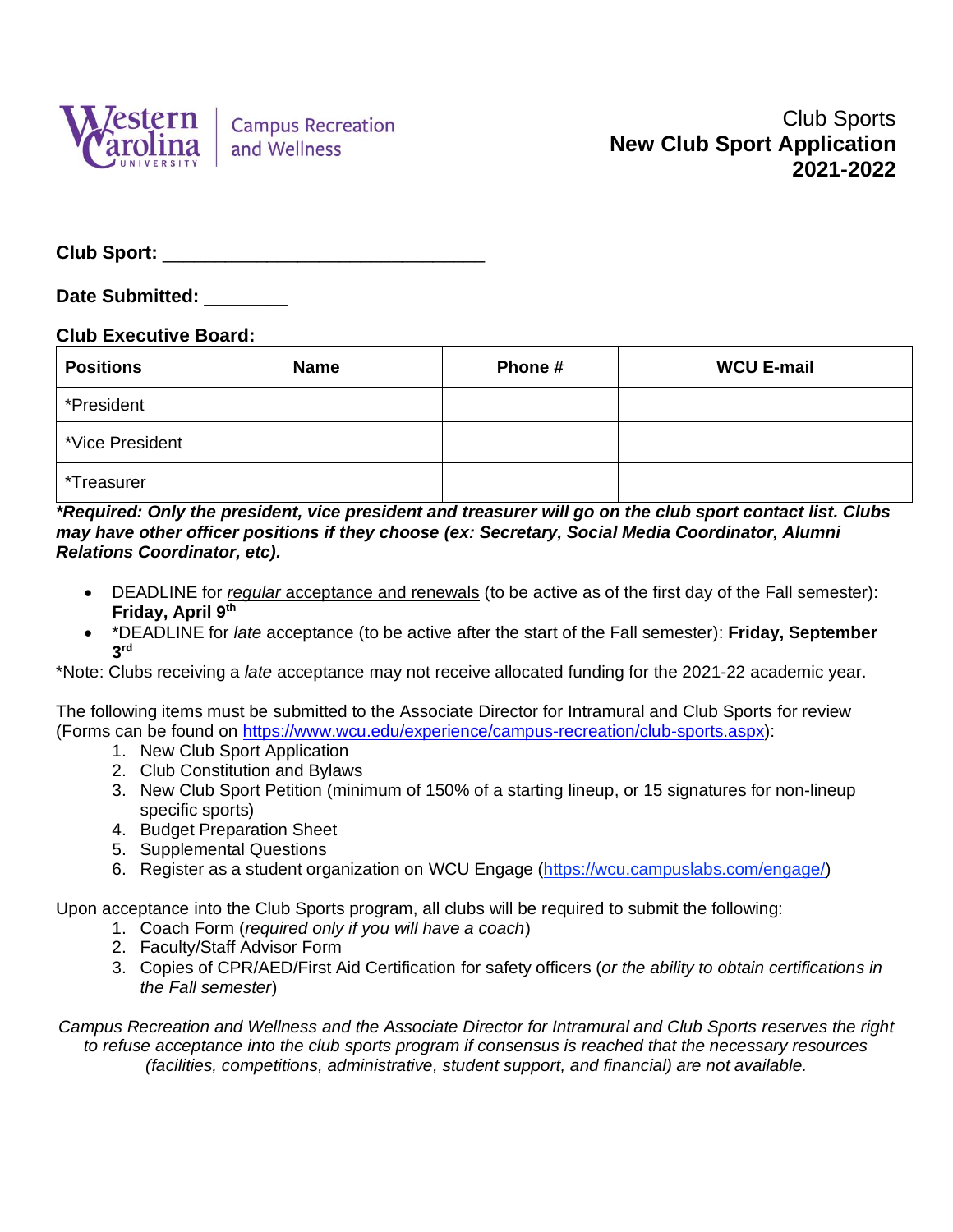

#### **Requirements:**

A proposed club must prove that they have interest and support from the WCU student body. Obtain signatures from currently enrolled WCU students who have a legitimate interest in being a full-time member, if the club were approved by Campus Recreation and Wellness.

- For team sports, obtain at least 150% of a team's starting roster (ex: Baseball has a starting roster of 9. At least 14 signatures must be obtained.)
- For individual/doubles sports (ex: swimming, tennis, cross country, etc.), at least 15 signatures must be obtained.
- The more signatures obtained, the more the interest is validated. Signatures from students graduating that semester will not accepted.

|  | Name: __________________________WCU Email: ______________________________Yr: ___ Signature: ________________________ |
|--|----------------------------------------------------------------------------------------------------------------------|
|  | Name: ___________________________WCU Email: _______________________________Yr: ____ Signature: _____________________ |
|  | Name: ___________________________WCU Email: _______________________________Yr: ____ Signature: _____________________ |
|  | Name: __________________________WCU Email: ______________________________Yr: ____ Signature: _______________________ |
|  | Name: ____________________________WCU Email:_______________________________Yr:____ Signature:_______________________ |
|  | Name: ___________________________WCU Email: ______________________________Yr:____ Signature: _______________________ |
|  | Name: __________________________WCU Email: _______________________________Yr: ___ Signature: _______________________ |
|  | Name: ____________________________WCU Email: _______________________________Yr: ____ Signature: ____________________ |
|  |                                                                                                                      |
|  | Name: ___________________________WCU Email: _______________________________Yr: ____ Signature: _____________________ |
|  | Name: __________________________WCU Email:______________________________Yr:____ Signature:__________________________ |
|  |                                                                                                                      |
|  | Name: ___________________________WCU Email: _______________________________Yr: ____ Signature: _____________________ |
|  | Name: ___________________________WCU Email: _______________________________Yr: ____ Signature: _____________________ |
|  | Name: ___________________________WCU Email: _______________________________Yr: ____ Signature: _____________________ |
|  | Name: __________________________WCU Email:______________________________Yr:____Signature:__________________________  |
|  | Name: ___________________________WCU Email: ______________________________Yr: ____ Signature: ______________________ |
|  | Name: __________________________WCU Email: _______________________________Yr: ____ Signature: ______________________ |
|  | Name: ___________________________WCU Email: _______________________________Yr: ____ Signature: _____________________ |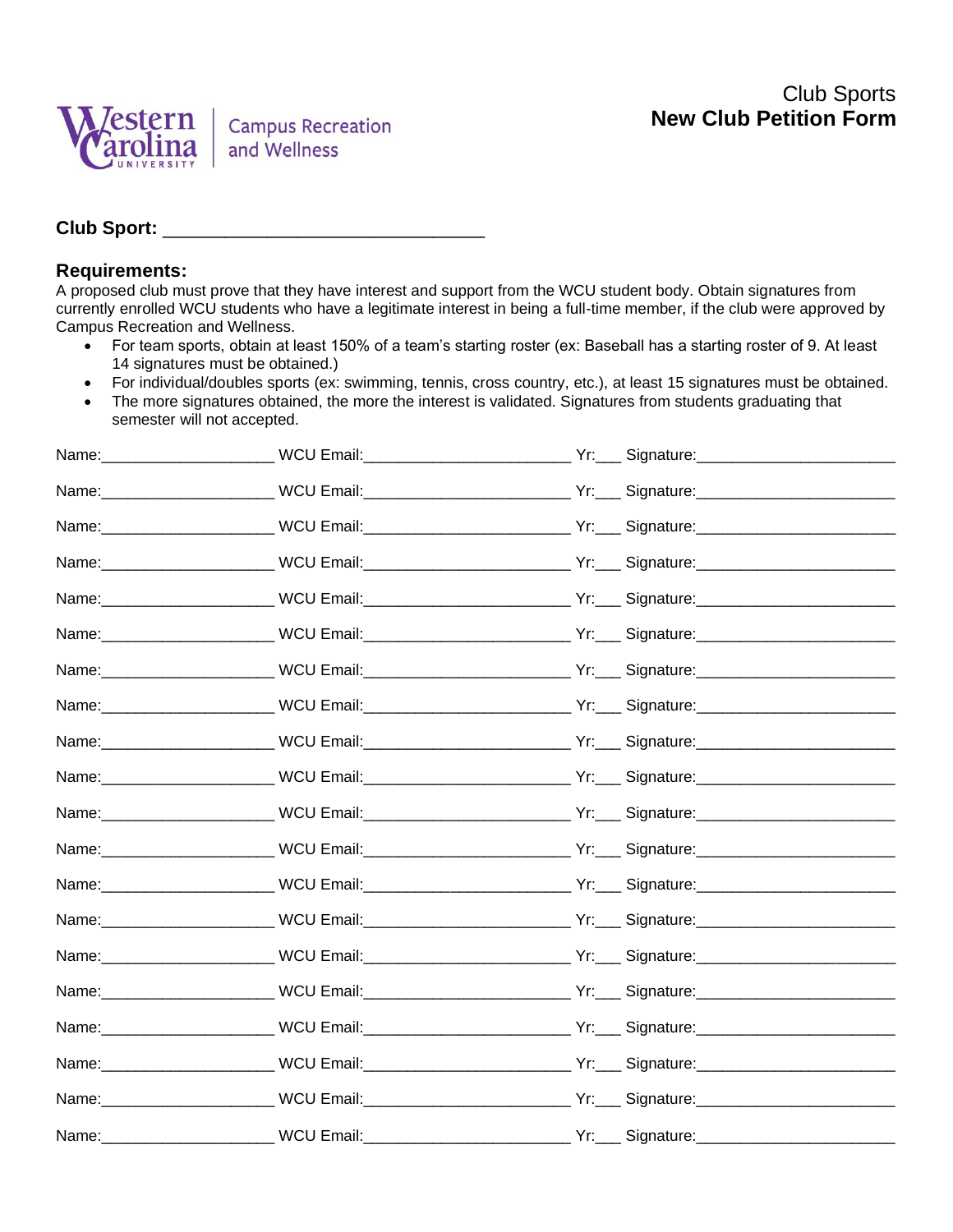

A major aspect of operating a club sport is understanding how to manage a budget. This may include, but is not limited to, collecting member dues, hosting fundraisers, and receiving donations, as well as paying association due, competition registrations, and buying equipment, uniforms and apparel. Fill in the projected information below, to the best of your knowledge. (Type your answers in the spaces provided.)

|                                                                                              |  | Member Dues (\$): $X \#$ of Members: $\frac{1}{1}$ = Revenue 1 (\$): $\frac{1}{1}$    |  |  |  |
|----------------------------------------------------------------------------------------------|--|---------------------------------------------------------------------------------------|--|--|--|
|                                                                                              |  | $\oint$ Raised per Fundraiser: $X \#$ of Fundraisers: $\frac{1}{1}$ = Revenue 2 (\$): |  |  |  |
| Total Donations (\$): __________ = Revenue 3 (\$): __________                                |  |                                                                                       |  |  |  |
| Revenue 1 + Revenue 2 + Revenue 3 = Total Revenue (\$):                                      |  |                                                                                       |  |  |  |
| Total Uniform Cost $(\xi)$ : __________                                                      |  |                                                                                       |  |  |  |
| Total Equipment Cost (\$): __________                                                        |  |                                                                                       |  |  |  |
| Total Competition Registration Cost (\$): __________ (A club typically attends 3-6 comps.)   |  |                                                                                       |  |  |  |
| Total Lodging Cost (\$): __________ (Clubs may not exceed hotel room or Air BnB capacities.) |  |                                                                                       |  |  |  |
|                                                                                              |  |                                                                                       |  |  |  |
| Total Expenses from Above (\$):                                                              |  |                                                                                       |  |  |  |

(If total expenses exceed total revenue, the club is not financially operable.)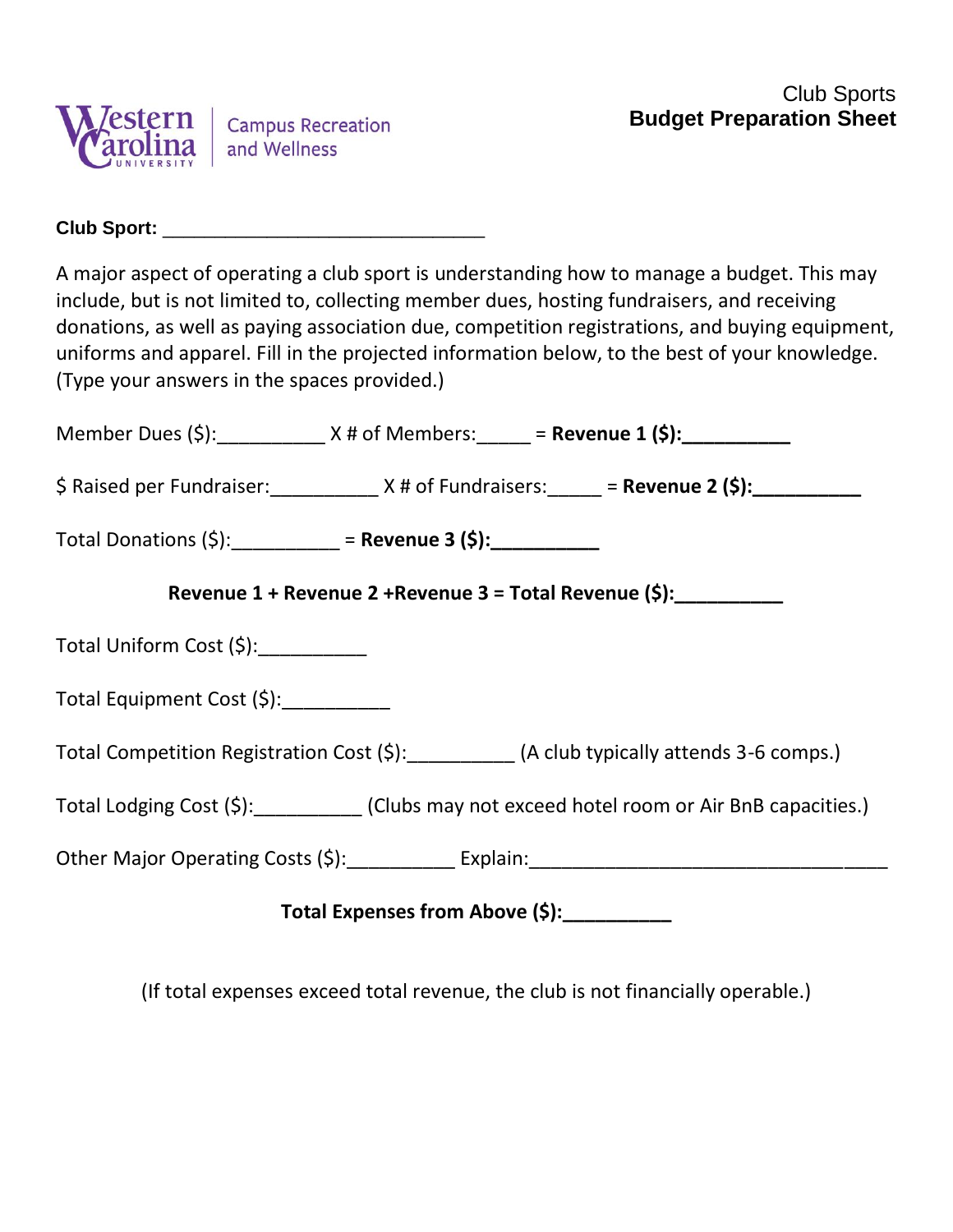

(Type your answers in the spaces provided.)

- **1. Description of the sport.**
- **2. Provide a list of state/regional/national/collegiate leagues, meets or tournaments your organization is able to compete in. List other local/regional college or universities your club can compete against.**
- **3. Does your sport have a national governing body or association? If yes, what is it and what are the associated dues/fees to join?**
- **4. Describe the risk(s) involved with this activity/sport.**
- **5. What are the equipment and uniform needs? What are the associated costs?**
- **6. How will Western Carolina University, and the student body benefit from having your organization on campus?**
- **7. List and describe 2-3 goals of your organization.**

(After completing this packet, email to Michael Birch, [mbirch@wcu.edu\)](mailto:mbirch@wcu.edu)